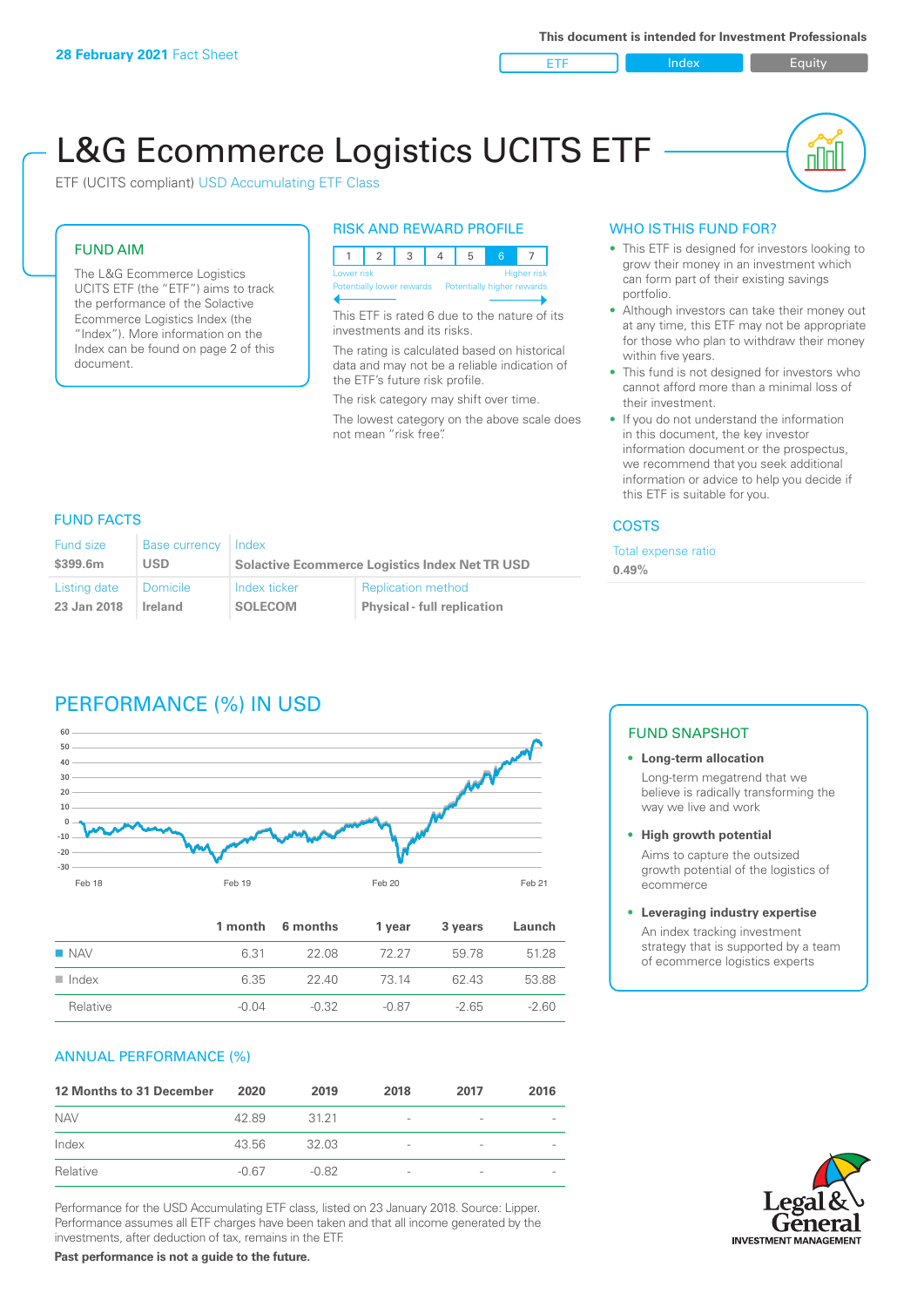# L&G Ecommerce Logistics UCITS ETF

ETF (UCITS compliant) USD Accumulating ETF Class

# INDEX BREAKDOWN

The breakdowns below relate to the Index. The ETF's portfolio may deviate from the below. All data source LGIM unless otherwise stated. Totals may not sum to 100% due to rounding.



### SECTOR (%)

| $\blacksquare$ Industrials | 60.5 |
|----------------------------|------|
| ■ Consumer Discretionary   | 17.0 |
| Information Technology     | 10.0 |
| Logistics Automation       | 2.9  |
| $\blacksquare$ Financials  | 2.9  |
| $\blacksquare$ Ecommerce   | 2.8  |
| ■ Consumer Staples         | 2.1  |
| Cloud Providers            | 1.9  |
|                            |      |



# CURRENCY (%)

| $\blacksquare$ USD | 39.0 |
|--------------------|------|
| $\blacksquare$ JPY | 19.2 |
| <b>EUR</b>         | 14.4 |
| HKD                | 7.1  |
| $\blacksquare$ DKK | 7.1  |
| CHF                | 2.8  |
| $\blacksquare$ TWD | 2.6  |
| $\Box$ CAD         | 2.4  |
| <b>KRW</b>         | 2.2  |
| $\Box$ Other       | 34   |
|                    |      |

■ Top 10 constituents 34.8% Rest of Index 65.2% No. of constituents in Index 39

### TOP 10 CONSTITUENTS (%)

| Vipshop              | 5.5 |
|----------------------|-----|
| Nippon Yusen         | 37  |
| Kerry Logistics      | 3.7 |
| Ryder                | 3.5 |
| Sinotrans            | 34  |
| Maersk               | 31  |
| <b>XPO Logistics</b> | 31  |
| Nippon Express       | 3 O |
| <b>Bolloré</b>       | 29  |
| Manhattan Associates | 2.9 |
|                      |     |

# INDEX DESCRIPTION

The Index aims to track the performance of a basket of stocks of logistics service providers and technology companies who are engaged in ecommerce.

The Index is comprised of companies which are publically traded on various stock exchanges around the world that provide (i) "logistics" services (i.e. the warehousing of goods or the fulfilment and delivery of goods) or (ii) software solutions to companies that provide logistic services in connection with "ecommerce" (i.e. the buying and selling of goods on the internet). A company is only eligible for inclusion in the Index if (1) it is of a sufficient size (determined by reference to the total market value of the proportion of its shares that are publically traded) and (2) it is sufficiently "liquid" (a measure of how actively its shares are traded on a daily basis).

The universe of companies out of which the Index selection is made is refreshed annually in April. However, the Index is reconstituted semi-annually in April and October in accordance with the full selection criteria and all companies are equally weighted within the Index. On a monthly basis, the weight of each company is assessed and, if any of them exceeds 15% of the Index, the weights of all companies are adjusted so that they are again equally weighted within the Index.

### INVESTMENT MANAGER

GO ETF Solutions LLP is the investment manager for each of the exchange traded funds (ETFs) issued by Legal & General UCITS ETF Plc and is responsible for the day-to-day investment management decisions for this ETF. The team is highly experienced with respect to all aspects relating to the management of an ETF portfolio, including collateral management, OTC swap trading, adherence to UCITS regulations and counterparty exposure and monitoring.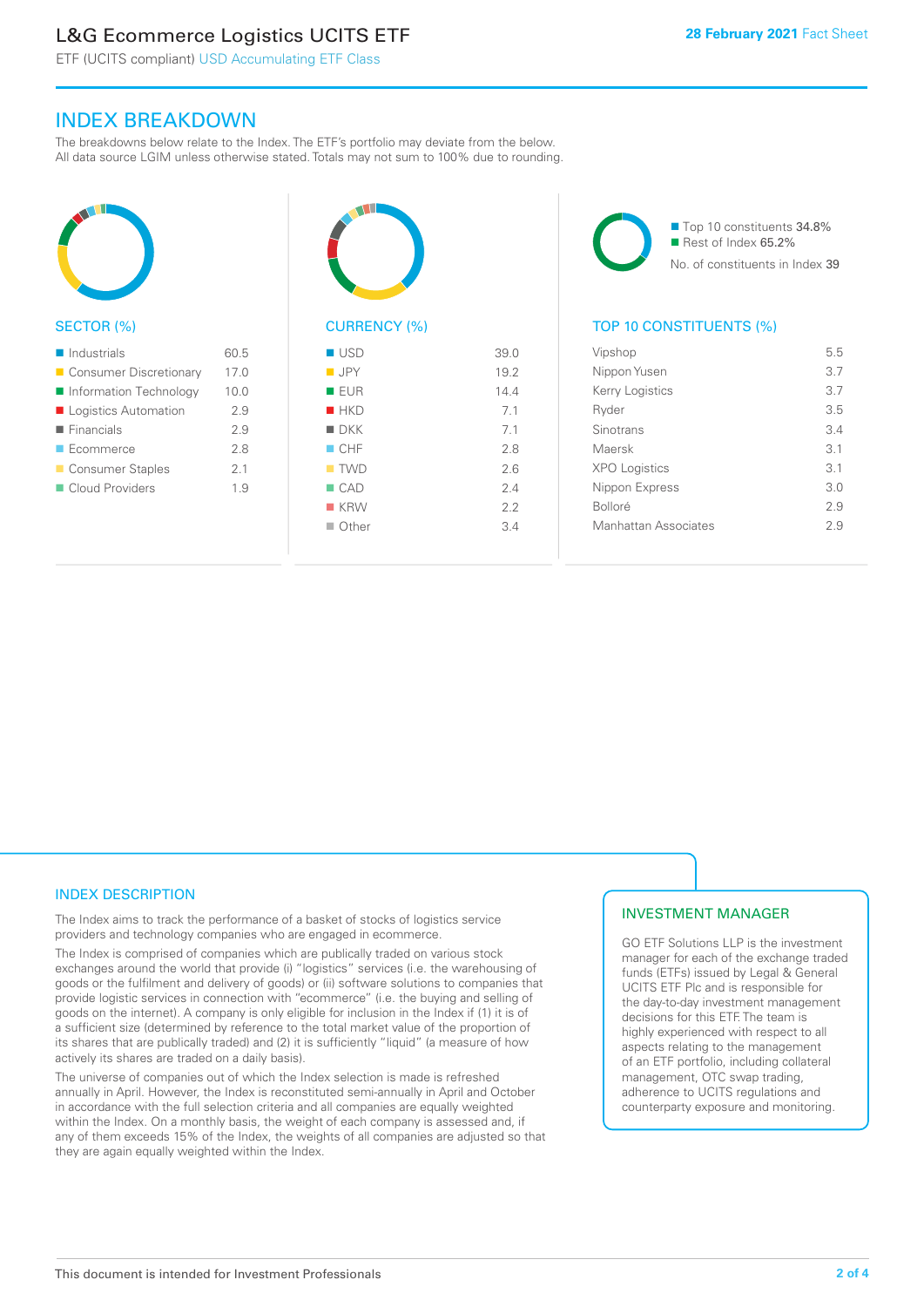# L&G Ecommerce Logistics UCITS ETF

ETF (UCITS compliant) USD Accumulating ETF Class

### KEY RISKS

- The value of an investment and any income taken from it is not guaranteed and can go down as well as up; you may not get back the amount you originally invested.
- An investment in the ETF involves a significant degree of risk. Any decision to invest should be based on the information contained in the relevant prospectus. Prospective investors should obtain their own independent accounting, tax and legal advice and should consult their own professional advisers to ascertain the suitability of the ETF as an investment.
- The value of the shares in the ETF is directly affected by increases and decreases in the value of the Index. Accordingly the value of a share in the ETF may go up or down and a shareholder may lose some or the entire amount invested.
- The ETF's ability to closely track the Index will be affected by its ability to purchase and/or sell the Index constituents and any legal or regulatory restrictions or disruptions affecting them.
- The ETF's ability to closely track the Index will also be affected by transaction costs and taxes incurred when adjusting its investment portfolio generally and/ or to mirror any periodic adjustments to the constituents of the Index. There can be no certainty that ETF shares can always be bought or sold on a stock exchange or that the market price at which the ETF shares may be traded on a stock exchange will reflect the performance of the Index.
- The ETF is subject to the risk that third party service providers (such as a bank entering into swaps with the ETF or the ETF's depositary) may go bankrupt or fail to pay money due to the ETF or return property belonging to the ETF.
- As the Index includes micro, small and medium-sized publicly traded companies, the ETF is subject to the risk that such companies may be more vulnerable to adverse business or economic events and greater and more unpredictable price changes than larger companies or the stock market as a whole.
- Companies that provide logistics services or software solutions to logistic service providers in connection with ecommerce are particularly vulnerable to changes in business cycles and general reductions in consumer spending resulting from recession or other economic factors. Such factors could lead to a decline in the value of the companies represented in the Index and therefore the ETF.
- There is no capital guarantee or protection on the value of the ETF. Investors can lose all the capital invested in the ETF.

For more in[form](https://www.lgimetf.com/)ation, please refer to the key investor information document on our website M

### TRADING INFORMATION

| <b>Exchange</b>           | <b>Currency ISIN</b> |              | <b>SEDOL</b>   | <b>Ticker</b> | <b>Bloomberg</b> |
|---------------------------|----------------------|--------------|----------------|---------------|------------------|
| London Stock Exchange USD |                      | IE00BF0M6N54 | BFOM6N5        | <b>FCOM</b>   | ECOM I N         |
| London Stock Exchange GBP |                      | IE00BF0M6N54 | <b>BF0M776</b> | <b>FCOG</b>   | FCOG I N         |
| Deutsche Börse            | <b>EUR</b>           | IE00BF0M6N54 | <b>BF0M798</b> | FTI H         | ETLH GY          |
| Borsa Italiana            | <b>EUR</b>           | IE00BF0M6N54 | <b>BF0M787</b> | <b>FCOM</b>   | ECOM IM          |
| <b>NYSE Euronext</b>      | EUR                  | IFOORFOM6N54 | BF0M7B0        | <b>FCOM</b>   | FCOM NA          |
| <b>SIX Swiss Exchange</b> | CHF                  | IE00BF0M6N54 | <b>BMG6919</b> | <b>FCOM</b>   | FCOM SW          |

The currency shown is the trading currency of the listing.

#### **Index Disclaimer**

The L&G Ecommerce Logistics UCITS ETF (the "ETF") is not sponsored, promoted, sold or supported by Solactive AG. Nor does Solactive AG offer any express or implicit guarantee or assurance either with regard to the results of using the Index and/or Index trade mark or the Index price, at any time or in any other respect.

The Solactive eCommerce Logistics Index Net Total Return (the "Index") is calculated and published by Solactive AG. Solactive AG uses its best efforts to ensure that the Index is calculated correctly. Irrespective of its obligations towards Legal & General UCITS ETF Plc, Solactive AG has no obligation to point out errors in the Index to third parties including, but not limited to, investors and/or financial intermediaries of the ETF. Solactive AG does not guarantee the accuracy and/or the completeness of the Index or any related data, and shall not have any liability for any errors, omissions or interruptions therein.

Neither publication of the Index by Solactive AG, nor the licensing of the Index or Index trade mark, for the purpose of use in connection with the ETF, constitutes a recommendation by Solactive AG to invest capital in said ETF nor does it, in any way, represent an assurance or opinion of Solactive AG with regard to any investment in this ETF. In no event shall Solactive AG have any liability for any lost profits or indirect, punitive, special or consequential damages or losses, even if notified of the possibility thereof.



### SPOTLIGHT ON LEGAL & GENERAL INVESTMENT MANAGEMENT

We are one of Europe's largest asset managers and a major global investor, with assets under management of €1,431.1 billion (as at 31 December 2020). We work with a wide range of global clients, including pension schemes, sovereign wealth funds, fund distributors and retail investors.

Source: LGIM internal data as at 31 December 2020. The AUM disclosed aggregates the assets managed by LGIM in the UK, LGIMA in the US and LGIM Asia in Hong Kong. The AUM includes the value of securities and derivatives positions.

### COUNTRY REGISTRATION



# TO FIND OUT MORE